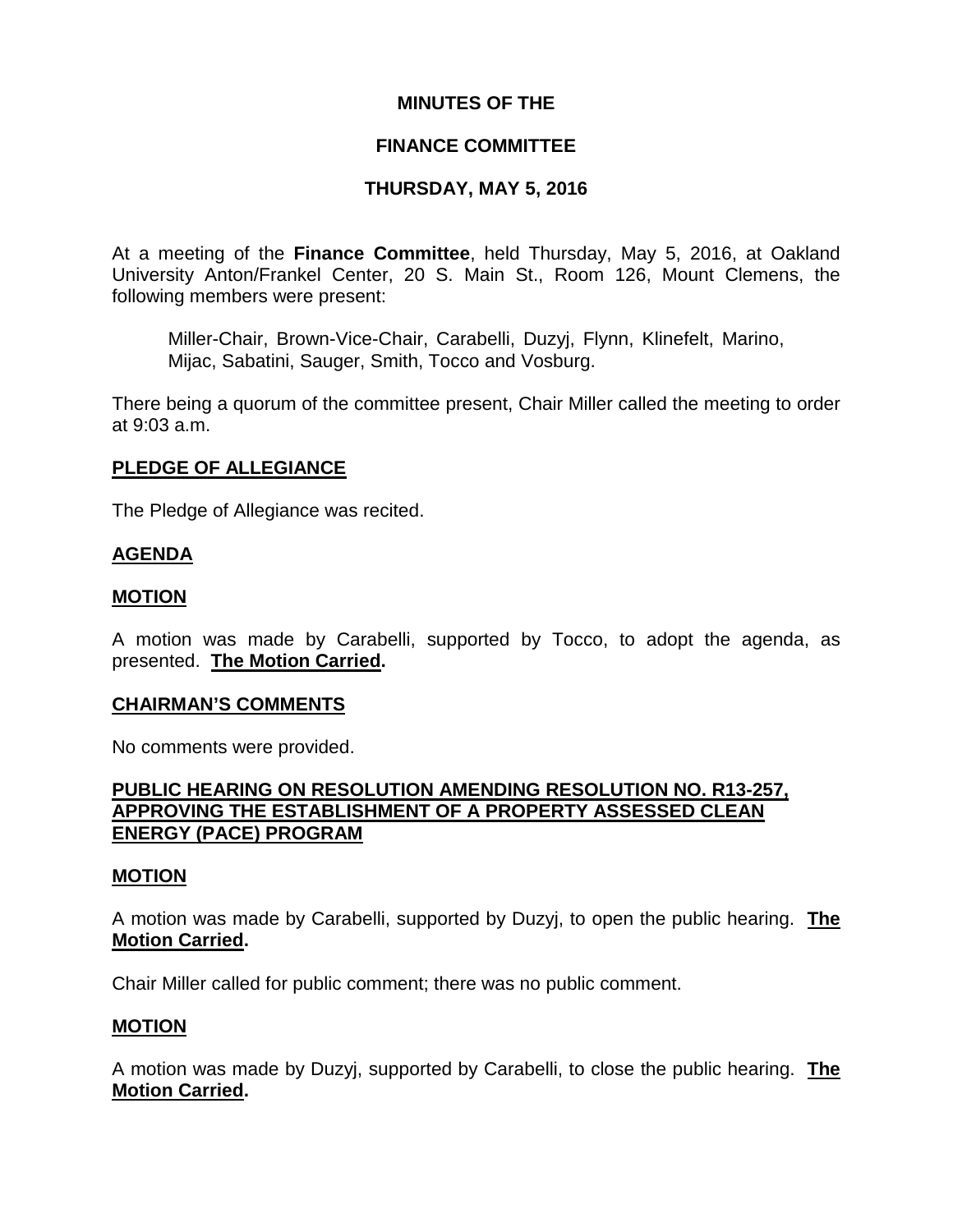# **RECOMMENDATION FROM 5-4-16 JUSTICE AND PUBLIC SAFETY COMMITTEE MEETING**

# **Budget Amendment/Michigan Medical Marijuana Program/Sheriff**

## **COMMITTEE RECOMMENDATION – MOTION**

A motion was made by Vosburg, supported by Marino, to recommend that the Board of Commissioners concur with the Sheriff's Office's request to increase the calendar grant fund budget allowing the acceptance of Michigan Medical Marijuana Program (M.M.M.P.) grant funds awarded to the Sheriff's Office by the State of Michigan-Department of Licensing and Regulatory Affairs in the amount of \$70,244.00; the term of this grant is nine months 1/1/2016 through 9/15/2016; further, a copy of this Board of Commissioners' action is directed to be delivered forthwith to the Office of the County Executive. **THE MOTION CARRIED.**

## **RECOMMENDATION FROM 5-4-16 HEALTH AND HUMAN SERVICES COMMITTEE MEETING**

### **2016 Annual Action Plan/Macomb Community Action**

## **COMMITTEE RECOMMENDATION – MOTION**

A motion was made by Duzyj, supported by Tocco, to recommend that the Board of Commissioners approve the recommended 2016 Annual Action Plan submitted by Macomb Community Action; further, a copy of this Board of Commissioners' action is directed to be delivered forthwith to the Office of the County Executive. **THE MOTION CARRIED.**

#### **BUDGET AMENDMENT/ONE MACOMB/FINANCE**

Deputy County Executive Pam Lavers gave an overview of the amendment.

The following commissioners spoke: Carabelli and Miller.

## **COMMITTEE RECOMMENDATION – MOTION**

A motion was made by Duzyj, supported by Sauger, to recommend that the Board of Commissioners approve an increase in budgeted revenues and expenses in the General Fund Appropriations cost center in the amount of \$29,000 each to account for a new grant award and associated local matching funds related to the OneMacomb initiative; further, this budget action addresses budgetary issues only. It does not constitute the Commission's approval of any County contract. If a contract requires Commission approval under the County's Contracting Policy or the County's Procurement Ordinance, such approval must be sought separately; further, a copy of this Board of Commissioners' action is directed to be delivered forthwith to the Office of the County Executive. **THE MOTION CARRIED.**